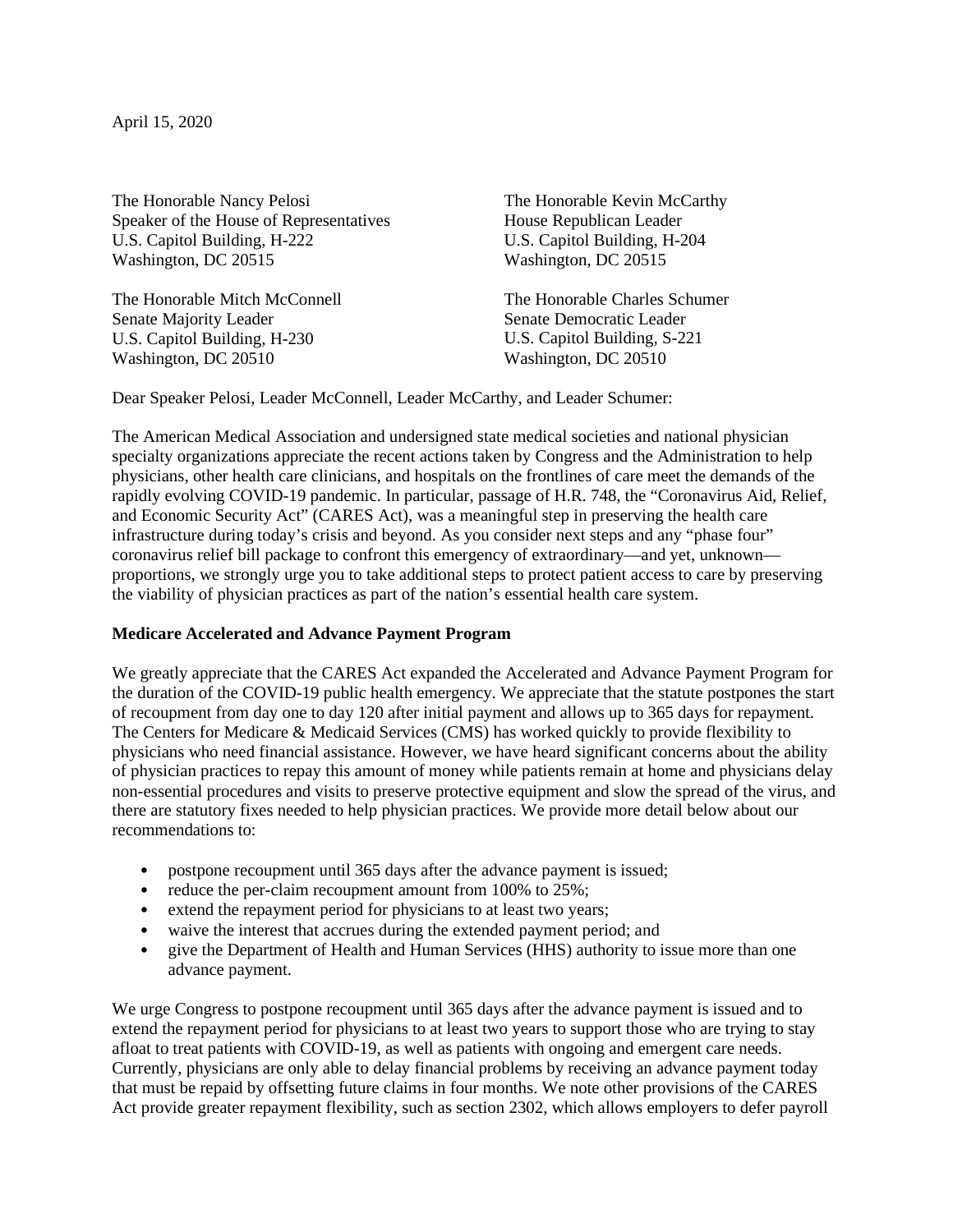taxes for up to two years and section 4003, which provides loans of up to five years to other industries facing disruption due to the pandemic. We urge Congress to provide the same flexibility for physicians by delaying recoupment and allowing physicians to extend repayment over at least two years so they are not merely delaying the financial misery experienced now for later this year.

In addition, we are concerned that recouping the entirety of the advance payment by offsetting 100% of Medicare claims until the balance is extinguished will result in a sudden seizure of Medicare revenues, thus abruptly halting cash flow as practices continue making adjustments as needed to respond to the pandemic's different spread in different areas of the country and potential resurgences. We believe the intent of Congress and CMS in expanding the Accelerated and Advance Payment Program is to assist with cash flow issues, which will continue to be an issue beyond the immediate near term as practices face an extremely uncertain timeline for resuming full operations. Therefore, Congress should direct CMS to recoup a per-claim maximum of 25% during the repayment period to ensure that while the Medicare program is being repaid the funding that was advanced via this mechanism, the recoupment process does not result in a sudden stoppage of Medicare revenues to practices at a future time when we are not even sure the current crisis will be over.

In addition, the statute currently requires any outstanding debt after the initial repayment period expires to begin accruing interest, which is at a rate of 10.25%. We urge Congress to reduce the interest amount during the extended repayment period to zero for advance payments due to the COVID-19 pandemic. This way, physician practices could extend repayment of these zero-interest loans over the course of 2021 and focus immediately on the needs of their patients and communities, such as implementing telehealth, and keeping the lights on while other procedures and visits are postponed.

Finally, we urge Congress to give HHS authority to issue more than one advance payment. Given the uncertainty facing physician practices as the pandemic is on a different surge timeline in communities across the country, we fear physician practices may not resume normal operation in the immediate term and will need additional cash flows to remain afloat for patients after the pandemic is over. Many physicians have already had to make difficult decisions about reducing operations, taking pay cuts, and furloughing staff even while they are preparing for and treating a surge of COVID-19 cases.

# **Medicare and Medicaid Payment**

While the Medicare Access and CHIP Reauthorization Act (MACRA) of 2015 included modest positive payment updates in prior years, it left a six-year gap from 2020 through 2025 during which there are no annual updates at all. Congress could not have predicted that the first year without a positive payment update to the Medicare Physician Fee Schedule would come at the beginning of a public health emergency like the one that faces our nation today. Even before the pandemic, physician practices faced increasing costs and payments that did not keep pace with inflation. This is in contrast with other providers who continued to receive positive updates in 2020. We believe it is vital that Congress implement a positive update similar to those other providers received in 2020, as physicians put their lives on the line to treat patients with COVID-19 and incur significant financial hardship due to cancelled nonurgent but still medically necessary procedures and visits to slow the spread of the virus.

We also urge Congress to take additional steps to provide financial assistance to physicians caring for patients during the pandemic, including:

- increasing Medicaid and TRICARE payment rates to assure parity with Medicare fee-for-service payments for the duration of the public health emergency;
- waiving budget neutrality for the Medicare payment changes for evaluation and management (E/M) services that will be implemented on January 1, 2021; and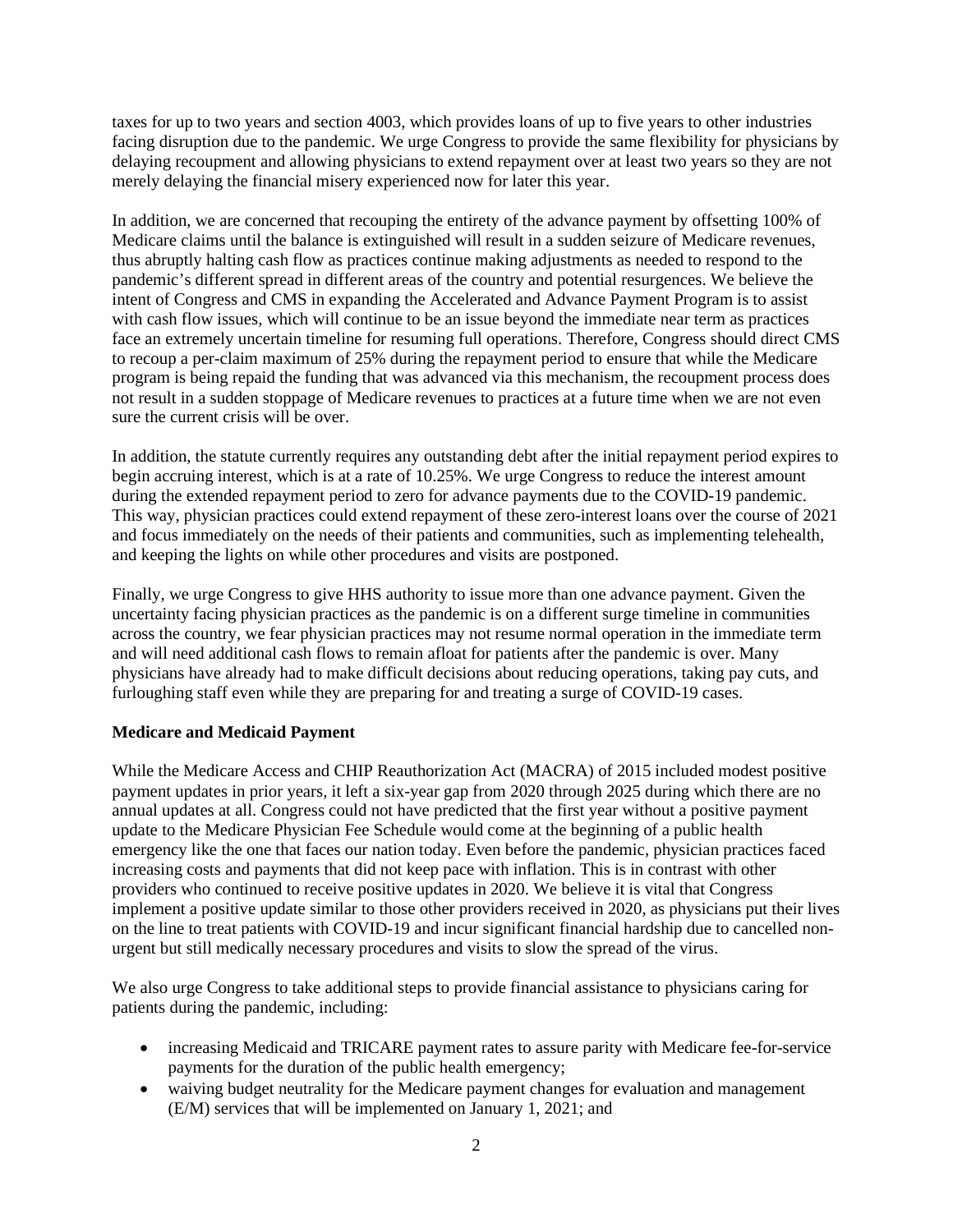• extending sequestration relief through December 31, 2021 to continue providing financial relief as physician practices resume normal operations.

#### **Direct Financial Support**

While the CARES Act will provide important relief, it does not provide sufficient direct support to help sustain physician practices. Many are struggling to meet the needs of their patients and staff as they confront worsening revenue shortages resulting from deferring visits and procedures as part of the system-wide effort to conserve personal protective equipment and support the social distancing that is necessary to curb community spread of COVID-19. There are physician practices in all types of specialties and practice settings that have either temporarily closed or will be forced to do so in coming weeks. While small practices that are less able to easily access capital are most at risk, we are also hearing from large physician practices and faculty practice plans with more than 500 employees that are ineligible for the expanded small business loans in the CARES Act. Physicians in private practice are trying to do the right thing by adhering to current guidelines about postponing or canceling elective procedures and non-urgent office visits, but given continuing overhead and payroll costs, many are experiencing cash flow issues and need assistance to avoid an implosion of the entire private medical practice infrastructure.

Accordingly, we strongly recommend that Congress authorize direct financial support, grants, and interest-free loans and other mechanisms, such as a 9/11-type COVID fund, for physician practices of all sizes to ensure that they can remain afloat to meet the demands of this crisis and the ongoing health care needs of all of their patients. Reimbursable expenses should include payroll costs and other overhead costs, as well as payments made to outside firms for billing and IT purposes, especially for those practices that are too small to maintain part/full-time staff for these functions. We support provisions such as those in legislation sponsored by Senators Bennet and Barrasso, the Immediate Relief for Rural Facilities and Providers Act (S. 3559), that would provide an emergency, one-time grant for all providers and ambulatory surgery centers equal to their total payroll from January 1 - April 1, 2019. The grant should also include all overhead costs.

#### **Small Business Loans**

We also encourage Congress to provide additional funding for the newly authorized and expanded small business loans under the Small Business Administration. It is clear that the new small business loan program authorized in the CARES Act, the Payroll Protection Program (PPP), is already overwhelmed with applicants seeking assistance. The PPP needs an urgent infusion of additional funding in order to adequately respond to the need for these loans. In addition, we have heard from larger physician practices with more than one location but with 500 employees or less per location who are currently ineligible for the PPP loans. The AMA recommends that Congress include provisions to apply the same exception to these physician practices that applies to the Accommodation and Food Services Industry that operate at more than one physical location with 500 or fewer employees per location. We also recommend extending to physician practices the affiliation rule waiver that has already been applied to the Accommodation and Food Services Industry.

### **Telehealth**

Both Congress and the Administration have expanded Medicare coverage substantially for telehealth services to improve access to care for patients with ongoing health care needs as well as for COVID-19. This includes coverage for telephone services, which is particularly important for patients with limited technological resources in their homes. In response, many private plans are mirroring the federal government's policies. We urge Congress to also require ERISA group health plans to provide coverage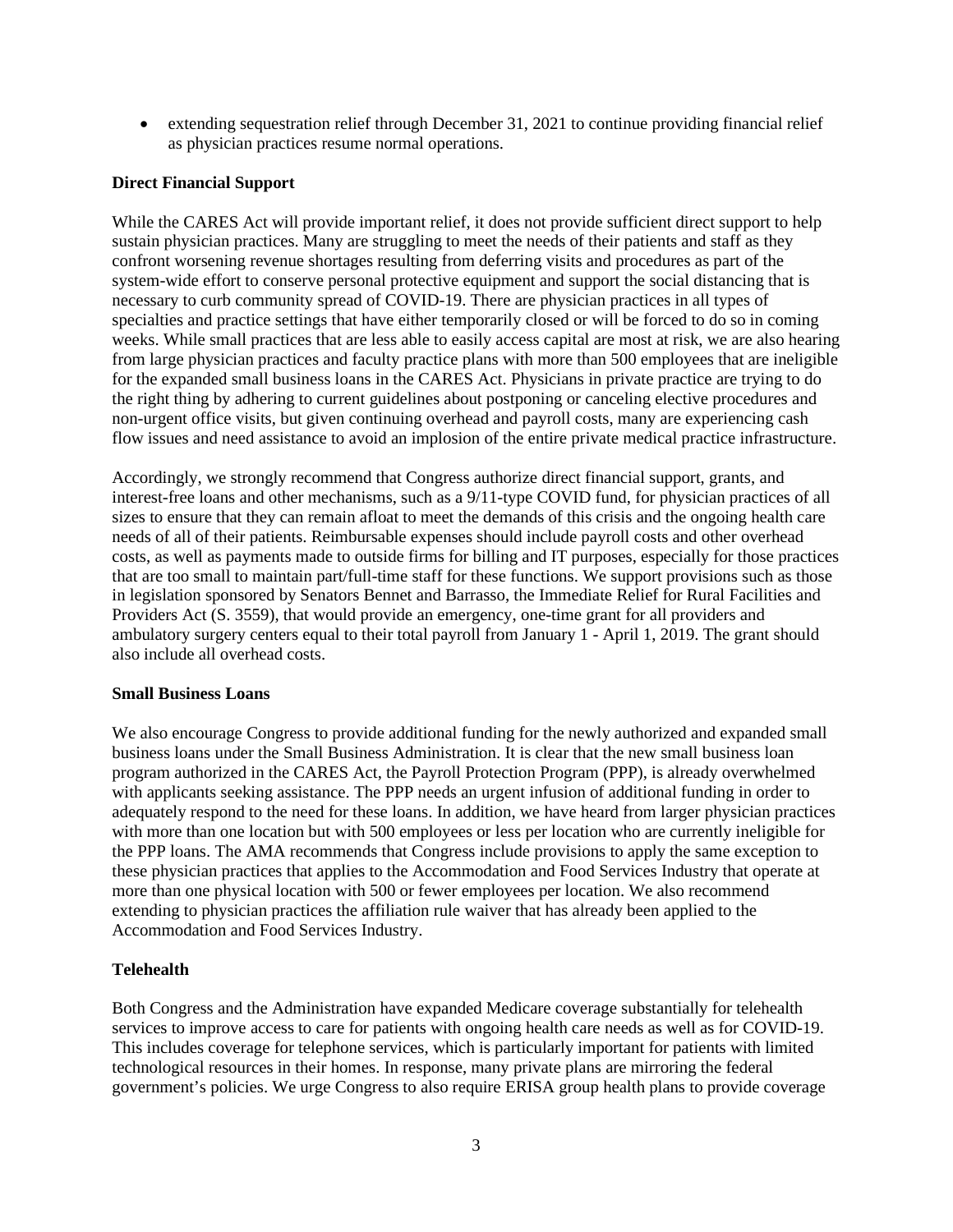for the same telehealth and telephone services being provided by Medicare for the duration of the COVID-19 pandemic, to ensure all insured patient have access to these services during this critical time.

### **Support for Resident Physicians and Students**

Many residents and medical students are playing a critical role in responding to the COVID-19 crisis and providing care to patients on the frontlines. For residents, COVID-19 is inflicting additional strain as they are redeployed from their primary training programs and put their health on the line caring for the sickest patients, many without appropriate personal protective equipment. Some medical schools, such as New York University, are graduating their students early to deploy them to care for patients during this public health crisis. For these residents and early graduated medical students, whose debt averages over \$200,000, we urge Congress to provide at least \$20,000 of federal student loan forgiveness or \$20,000 of tuition relief. These benefits should also be made available to third- and fourth-year medical students who are willing, and deemed competent, to begin providing early direct patient care for patients with COVID-19, or who are making other significant contributions to the pandemic response through research, public health, and telemedicine.

We also ask for flexibility in CMS's GME reimbursement to hospitals to accommodate variations in training due to the COVID-19 response. This flexibility should lengthen the initial residency period (IRP) for residents to allow them to extend their training, if necessary, to meet program and board certification requirements. CMS should also expand the cap at institutions where residents must extend their training to support an increased number of residents as new trainees begin while existing trainees remain to complete their programs.

# **Emergency Medical Treatment and Labor Act (EMTALA)**

While we applaud the recent EMTALA guidance offered by CMS during the pandemic, we believe the March 30, 2020 EMTALA Requirements and Implications Related to COVID-19 guidance does not go far enough to protect the nation's emergency departments. Therefore, we ask Congress to clarify the HHS Secretary's ability to issue waivers under section 1135 of the Social Security Act so that state and local protocols may be adopted to provide more nimble methods to address the pandemic.

# **Liability**

The pandemic has created a public health emergency that is rapidly altering the provision of health care services across the country based on guidance and recommendations from the Centers for Disease Control and Prevention (CDC), HHS, and other federal, state, and local government directives. Although necessary, these measures have raised serious concerns about the potential liability of physicians and other clinicians who are responding to the pandemic and continue to provide high-quality patient care while adhering to these guidance and recommendations. Examples of increased liability risk facing physicians and other clinicians include the following:

- suspension of most elective in-person visits and replacing them with virtual visits to the extent possible as requested by the CDC and other public health authorities;
- providing treatments or care outside their general practice areas and for which they may not have the most up-to-date knowledge;
- coming out of retirement to alleviate workforce shortages related to the growing health crisis caused by the COVID-19 pandemic;
- inadequate supplies of safety equipment that could result in the transmission of the virus from patient to physician and then to additional patients, or directly from one patient to another;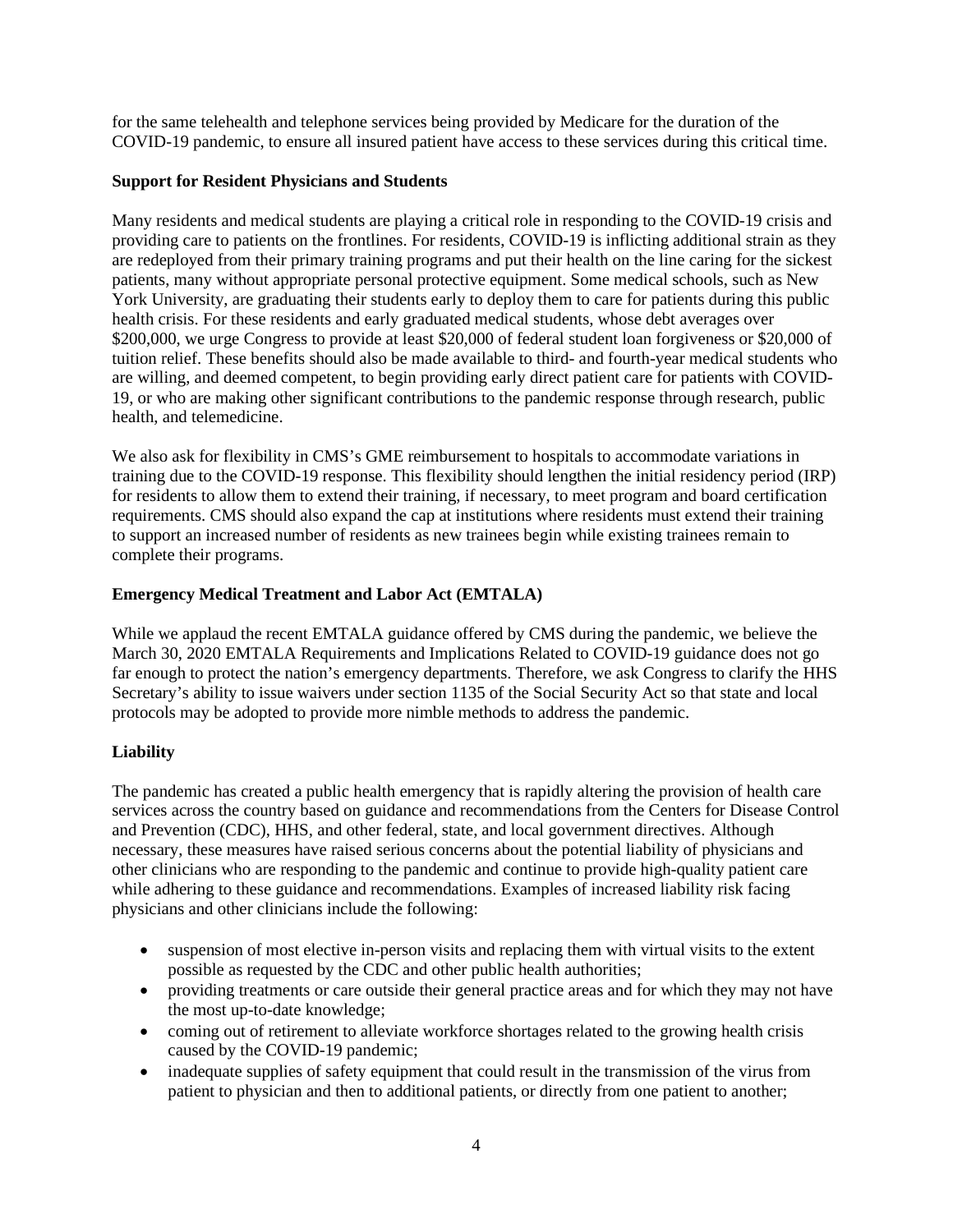- shortages of equipment, such as ventilators, that can force facilities and physicians to ration care;
- inadequate testing that could lead to delayed or inaccurate diagnosis; and
- delays in treatment for patients with conditions other than coronavirus.

In these and other scenarios, physicians and other clinicians face the threat of medical liability lawsuits due to circumstances that are beyond their control. These lawsuits may come months or even years after the current ordeal when the public memory of their sacrifices may be forgotten.

Congress has already acknowledged that liability is a significant impediment to physicians and other clinicians. In section 3215 of the recently enacted CARES Act, Congress included important liability protections for health care volunteers who respond to the COVID-19 crisis. Also, Congress has passed laws that provide various liability protections for physicians and other clinicians who volunteer or who provide health care services under certain, limited circumstances, including: the Public Readiness and Emergency Preparedness Act (PREP Act); the Volunteer Protection Act of 1997; and section 194 of the Health Insurance Portability and Accountability Act of 1996 (HIPAA). There are various state liability protections available as well.

Given the enormity of the COVID-19 crisis, however, we strongly urge Congress to consider broader liability protections for physicians and other clinicians and the facilities in which they practice as they continue their non-stop efforts to treat COVID-19 under unprecedented conditions. For example, similar to New York, Congress could extend broad civil immunity to physicians and other clinicians for any injury or death alleged to have been sustained directly as a result of an act or omission in the course of providing medical services in response to the COVID-19 pandemic, with exceptions for gross negligence or willful misconduct. Another approach for consideration could be to extend during this national public health emergency Federal Tort Claims Act liability protections to physicians and other clinicians providing care to COVID-19 patients or otherwise responding to guidance or protocols from a government entity.

We would welcome the opportunity to work with Congress and other stakeholders to further develop these concepts or consider other options that will achieve the goal of ensuring that our physicians and other clinicians can focus on the task at hand of helping those affected by COVID-19 without the threat of lawsuits.

We sincerely appreciate all that you have done in a short period of time to protect access to care by providing needed resources and policy changes to enable physicians to continue caring for patients in their time of need during this pandemic. Given the magnitude of the growing revenue shortfalls confronting physician practices across the country, we continue to need your support to preserve their viability so they can meet the needs of all patients. Thank you for considering our requests.

Sincerely,

American Medical Association Academy of Physicians in Clinical Research AMDA – The Society for Post-Acute and Long-Term Care Medicine American Academy of Allergy, Asthma & Immunology American Academy of Cosmetic Surgery American Academy of Dermatology Association American Academy of Emergency Medicine American Academy of Facial Plastic and Reconstructive Surgery American Academy of Family Physicians American Academy of Hospice and Palliative Medicine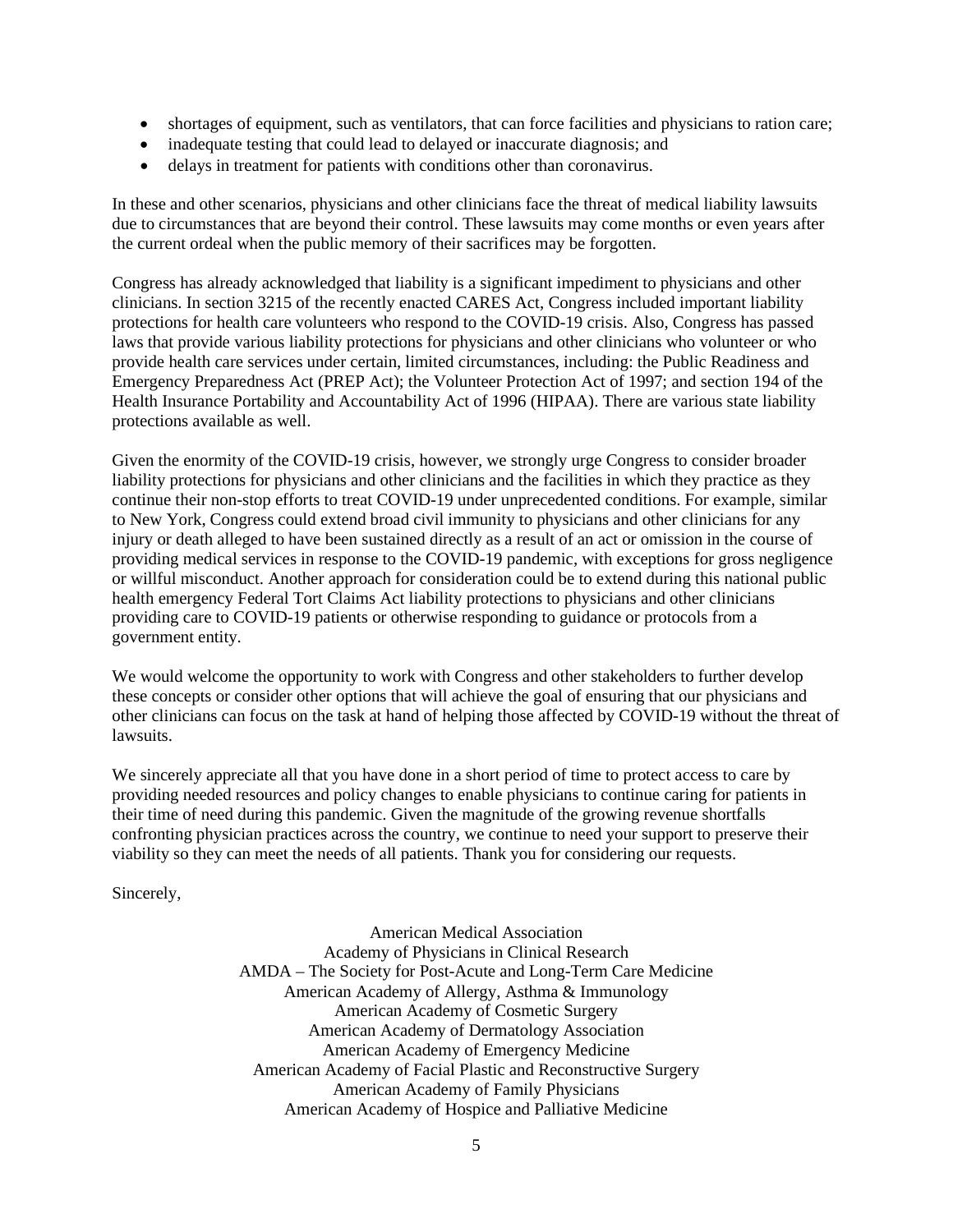American Academy of Neurology American Academy of Ophthalmology American Academy of Otolaryngic Allergy American Academy of Otolaryngology- Head and Neck Surgery American Academy of Pain Medicine American Academy of Physical Medicine and Rehabilitation American Academy of Sleep Medicine American Association for Hand Surgery American Association for Physician Leadership American Association of Child & Adolescent Psychiatry American Association of Clinical Urologists, Inc. American Association of Hip and Knee Surgeons American Association of Neurological Surgeons American Association of Orthopaedic Surgeons American College of Allergy, Asthma and Immunology American College of Cardiology American College of Chest Physicians American College of Emergency Physicians American College of Gastroenterology American College of Medical Genetics and Genomics American College of Obstetricians and Gynecologists American College of Osteopathic Surgeons American College of Physicians American College of Radiation Oncology American College of Radiology American College of Rheumatology American College of Surgeons American Gastroenterological Association American Geriatrics Society American Institute of Ultrasound in Medicine American Medical Group Association American Medical Women's Association American Orthopaedic Foot & Ankle Society American Osteopathic Association American Psychiatric Association American Society for Aesthetic Plastic Surgery American Society for Clinical Pathology American Society for Dermatologic Surgery Association American Society for Gastrointestinal Endoscopy American Society for Laser Medicine and Surgery, Inc. American Society for Metabolic and Bariatric Surgery American Society for Radiation Oncology American Society for Reproductive Medicine American Society for Surgery of the Hand American Society of Addiction Medicine American Society of Anesthesiologists American Society of Cataract & Refractive Surgery American Society of Colon and Rectal Surgeons American Society of Dermatopathology American Society of Echocardiography American Society of General Surgeons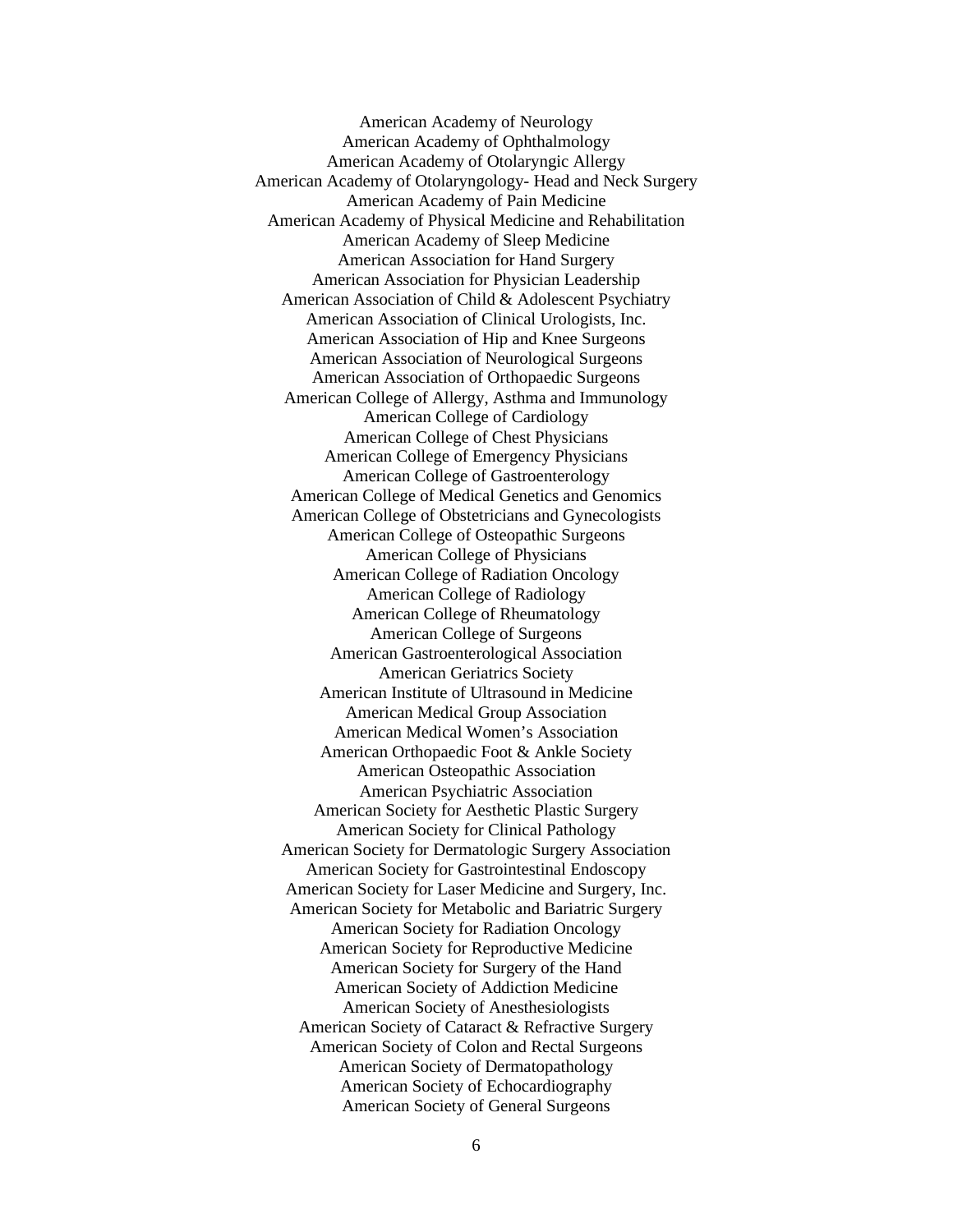American Society of Hematology American Society of Interventional Pain Physicians American Society of Neuroradiology American Society of Nuclear Cardiology American Society of Plastic Surgeons American Society of Retina Specialists American Urogynecologic Society American Urological Association American Vein & Lymphatic Society American Academy of Ophthalmology Association for Clinical Oncology College of American Pathologists Congress of Neurological Surgeons Endocrine Society Heart Rhythm Society International Society for the Advancement of Spine Surgery Medical Group Management Association National Association of Medical Examiners National Association of Spine Specialists Obesity Medicine Association Renal Physicians Association Society for Cardiovascular Angiography and Interventions Society for Vascular Surgery Society of Cardiovascular Computed Tomography Society of Gynecologic Oncology Society of Hospital Medicine Society of Interventional Radiology Spine Intervention Society The Society of Thoracic Surgeons

> Medical Association of the State of Alabama Alaska State Medical Association Arizona Medical Association Arkansas Medical Society California Medical Association Colorado Medical Society Connecticut State Medical Society Medical Society of Delaware Medical Society of the District of Columbia Florida Medical Association Inc Medical Association of Georgia Hawaii Medical Association Idaho Medical Association Illinois State Medical Society Indiana State Medical Association Iowa Medical Society Kansas Medical Society Kentucky Medical Association Louisiana State Medical Society Maine Medical Association MedChi, The Maryland State Medical Society